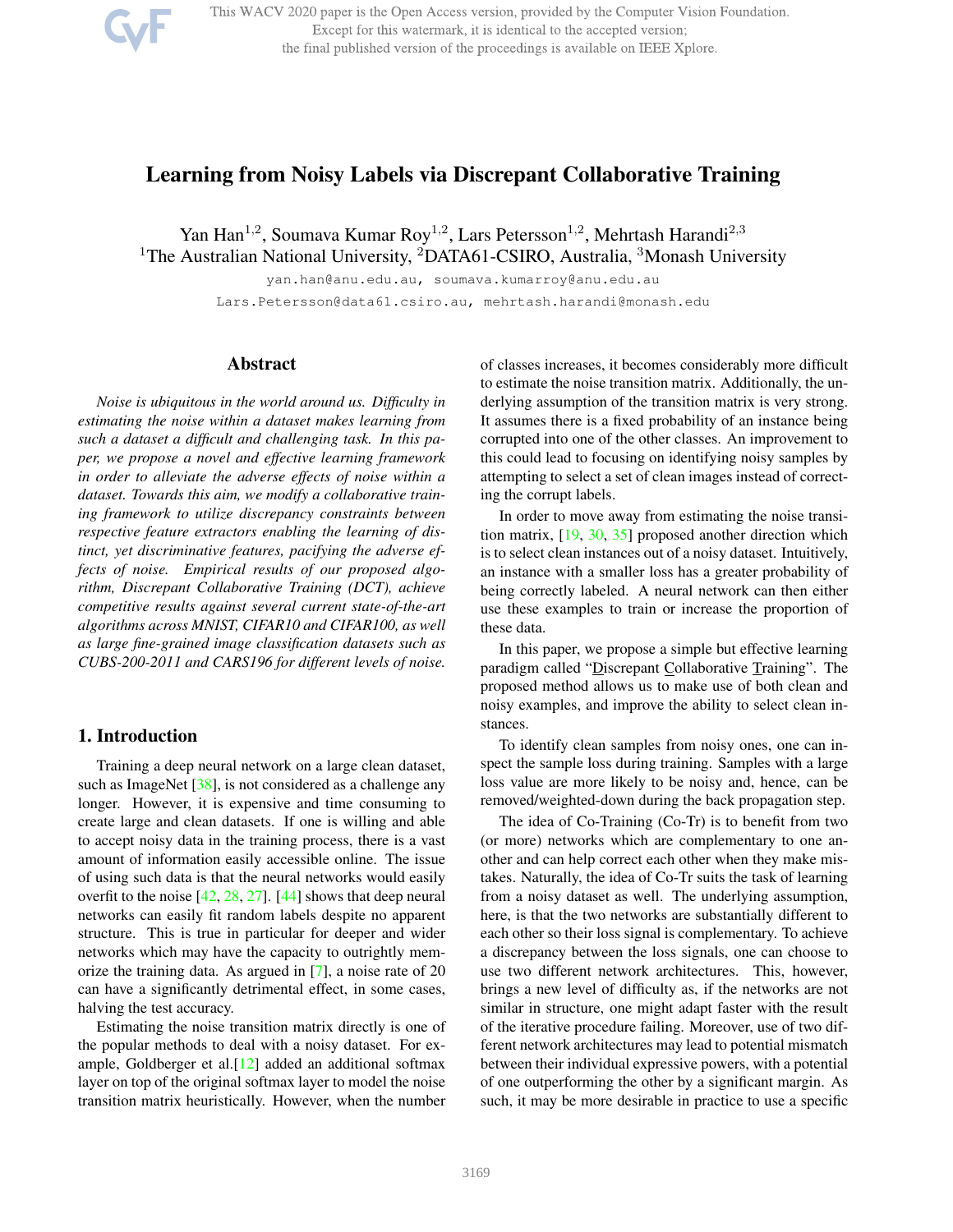structure for both networks and initialize them differently to achieve the necessary diversity  $[16, 19]$ . Unfortunately, even with this, there is no guarantee that the networks remain substantially different for the purpose of collaboration as required for the Co-Tr framework. In this work, we therefore propose a new method to ameliorate this shortcoming. A *max-discrepancy co-training framework* is proposed, where we achieve diversity by encouraging the networks to be statistically different. The notion of maximum mean discrepancy [17] is a simple yet powerful non-parametric criterion that measures the discrepancy of two distributions by mapping them to a Reproducing Kernel Hilbert Space (RKHS) [2].

Our main contributions are:

- A novel method to introduce diversity between networks in a co-training setting.
- Demonstrated improvement in identifying clean samples in a noisy dataset.
- Extensive experiments on different datasets and settings.
- Competitive or State-of-the-Art results with respect to comparable works on five different datasets, including two large fine-grained image recognition datasets (CUBS200-2011 [41] and CARS196 [22]).

## 2. Preliminaries

Notations: Throughout this paper, we use bold lowercase letters  $(x)$  to show column vectors and bold uppercase letters (*e.g.,*  $X$ ) to show matrices.[ $\cdot$ ]<sub>*i*</sub> is used to denote the i-th element of a vector and  $\mathbf{I}_n$  shows the  $n \times n$  identity matrix. The Frobenius norm of a matrix is shown by  $\|\boldsymbol{X}\|_F = \sqrt{\text{Tr}(\boldsymbol{X}^\top \boldsymbol{X})}$ , with  $\text{Tr}(\cdot)$  indicating the matrix trace.

In this work, we make use of the Maximum Mean Discrepancy (MMD) [15] to measure the difference between two distributions S and T. Let  $\{X_i^S\}_{i=1}^n$  and  $\{X_i^T\}_{i=1}^m$ denote i.i.d samples taken from  $S$  and  $T$ , respectively.

An empirical estimate of MMD between S and  $\mathcal T$  is obtained as

$$
\text{MMD}(\mathcal{S}, \mathcal{T}) = \left\| \frac{1}{n} \sum_{i=1}^{n} \Phi(\mathbf{X}_i^{\mathcal{S}}) - \frac{1}{m} \sum_{j=1}^{m} \Phi(\mathbf{X}_j^{\mathcal{T}}) \right\|_{H}^{2} (1)
$$

Here, H denotes the induced Reproducing Kernel Hilbert space [1]) and  $\|\cdot\|_H$  denotes its norm. MMD( $\mathcal{S}, \mathcal{T}$ ) is a measure of overlap between  $S$  and  $T$  such that increase (or decrease) in overlap results in decrease (or increase) in  $MMD(S, \mathcal{T})$ .  $\Phi(\mathbf{p})$  represents a functional mapping of the input  $p$  to a high-dimensional space. By the kernel trick, the form in Eqn.  $(1)$  can be written as;

$$
\begin{split} \text{MMD}(\mathcal{S}, \mathcal{T}) &= \frac{1}{n^2} \sum_{i}^{n} \sum_{i'}^{n} k(\mathbf{X}_{i}^{\mathcal{S}}, \mathbf{X}_{i'}^{\mathcal{S}}) \\ &- \frac{1}{nm} \sum_{i}^{n} \sum_{j}^{m} k(\mathbf{X}_{i}^{\mathcal{S}}, \mathbf{X}_{j'}^{\mathcal{T}}) + \frac{1}{m^2} \sum_{j}^{m} \sum_{j'}^{m} k(\mathbf{X}_{j}^{\mathcal{T}}, \mathbf{X}_{j'}^{\mathcal{T}}) \end{split} \tag{2}
$$

In all our experiments, we have employed the Gaussian kernel

$$
k(\boldsymbol{u}, \boldsymbol{v}) = \exp(-\frac{\|\boldsymbol{u} - \boldsymbol{v}\|^2}{\sigma}) \tag{3}
$$

The optimal value of  $\sigma$  used in Eqn. 3 is provided in the supplementary material.

## 3. Methodology

In this section, we present our proposed methodology *i.e*. Discrepant Colaborative Training (DCT). We formulate DCT with a cohort of two networks (see Fig. 1). The two sub-networks used in DCT are represented as  $f$  and g with its learnable parameters  $\theta$  and  $\hat{\theta}$ , respectively. We first briefly describe the selection strategy for choosing the clean labels, followed by the description of the discrepancy MMD module and the overall definition of the loss function.

#### 3.1. Selection Strategy

Similar to  $[16, 19]$ , we also employ the classification loss based selection strategy. More specifically, we obtain the classification loss of  $X_i$  for f and g as shown below:

$$
L_f(\boldsymbol{X}_i) = -\log\left(\frac{\exp(\boldsymbol{z}_i^f)}{\sum_1^m \exp(\boldsymbol{z}_j^f)}\right)
$$
  

$$
L_g(\boldsymbol{X}_i) = -\log\left(\frac{\exp(\boldsymbol{z}_i^g)}{\sum_1^m \exp(\boldsymbol{z}_j^g)}\right) ,
$$
 (4)

where  $\mathbf{z}_i^f = f_\theta(\mathbf{X}_i)$  and  $\mathbf{z}_i^g = g_{\widehat{\theta}}(\mathbf{X}_i)$ <sup>1</sup>. Similar to [16], we select  $R$  examples for each  $f$  and  $g$  within a mini-batch of size N that produces the R lowest  $L_q$  and  $L_f$  respectively. Thereafter the loss to update  $\theta_f$  is given as

$$
L_1^f = \sum_{i=1}^R L_f(\boldsymbol{X}_i) \quad \forall \boldsymbol{X}_i \in \mathcal{D}_g \quad , \tag{5}
$$

where  $\mathcal{D}_q$  represents set of images that results in the R lowest  $L_q$  calculated in Eqn 4. Similarly, we calculate the loss to update  $\theta_g$  as

$$
L_1^g = \sum_{i=1}^R L_g(\boldsymbol{X}_i) \quad \forall \boldsymbol{X}_i \in \mathcal{D}_f \quad , \tag{6}
$$

where  $\mathcal{D}_f$  represents set of images that results in the R lowest  $L_f$  as calculated in Eqn 4.

<sup>&</sup>lt;sup>1</sup>Usually it is the output of the softmax layer for each of  $f$  and  $q$ .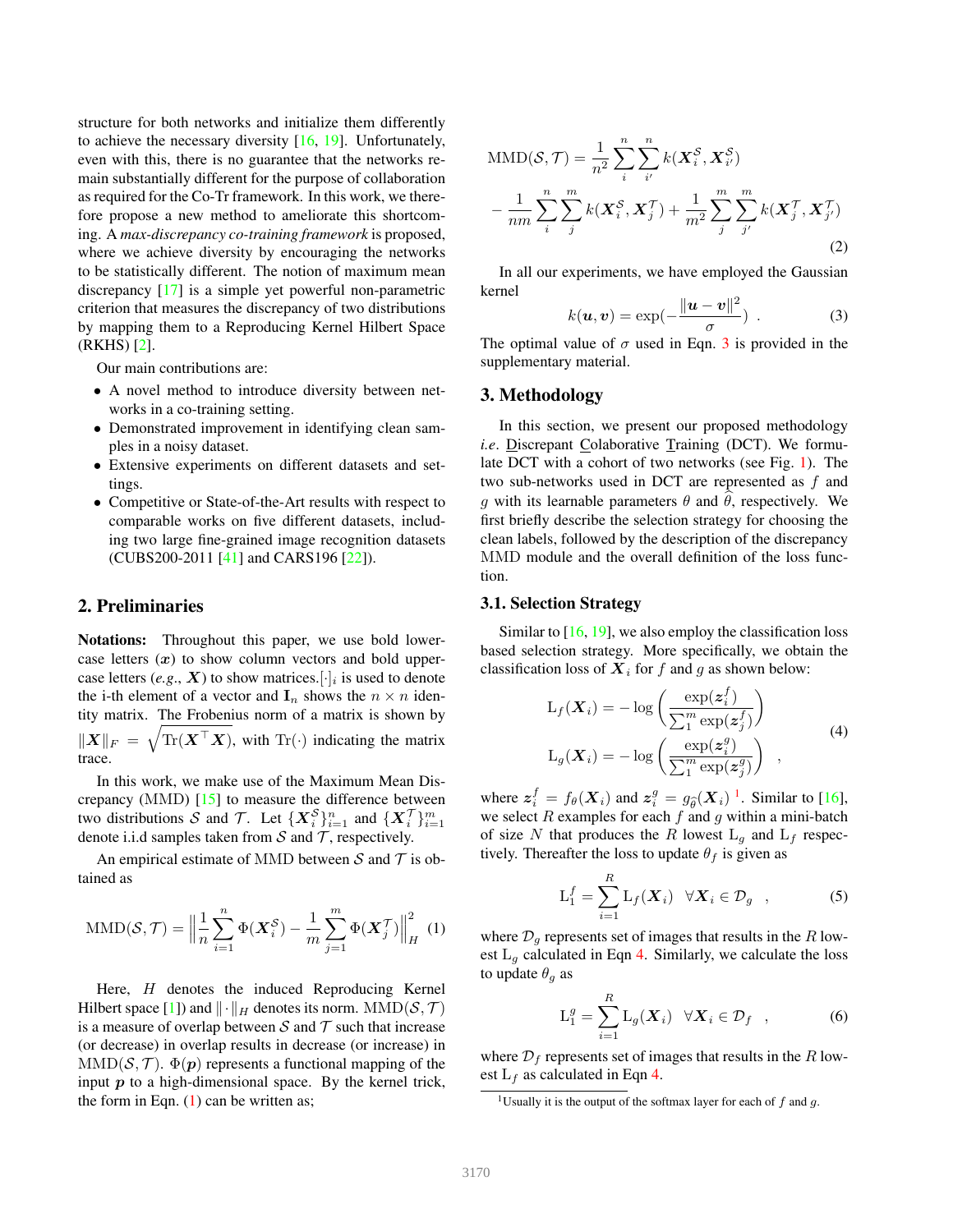

Figure 1. Forward (top) and backward (bottom) propagation of Discrepant Collaborative Training. [FORWARD] Five images are fed into sub-networks independently, four (blue) are correctly labeled and one (red) is corrupted with noise. The first discrepancy module is placed after *Layer n* between two networks. The second discrepancy module is placed after *softmax* layer. Then, the five images will be ranked according to its own cross entropy loss calculated by each network. Then the two networks exchange information of the ranking. [BACKWARD] According to the ranking information provided by its "peer" network, each network chooses only a few images with smaller loss value to update itself. We maximize the diversity of the first discrepancy module to learn diverse features in each of the network, while the diversity of the second module is minimized so as to learn the same class distributions.

## 3.2. Discrepancy Loss

In order for  $f$  and  $g$  to learn diverse features, we propose to explicitly insert a MMD module in-between them. The loss calculated is shown as:

$$
L_2 = \text{MMD}(\boldsymbol{A}_i, \boldsymbol{B}_i) \tag{7}
$$

where  $\boldsymbol{A}_i = f_{\theta(1:l)}(\boldsymbol{X}_i)$  and  $\boldsymbol{B}_i = g_{\widehat{\theta}(1:l)}(\boldsymbol{X}_i)$ , l denotes the layer where the MMD module is used, and  $\theta(1 : l)$  and  $\hat{\theta}(1 : l)$  represent the parameters of the two networks f and g till the layer  $l$ . It is to be noted that  $L_2$  is calculated irrespective of the presence or absence of noisy labels within the mini-batch of the images.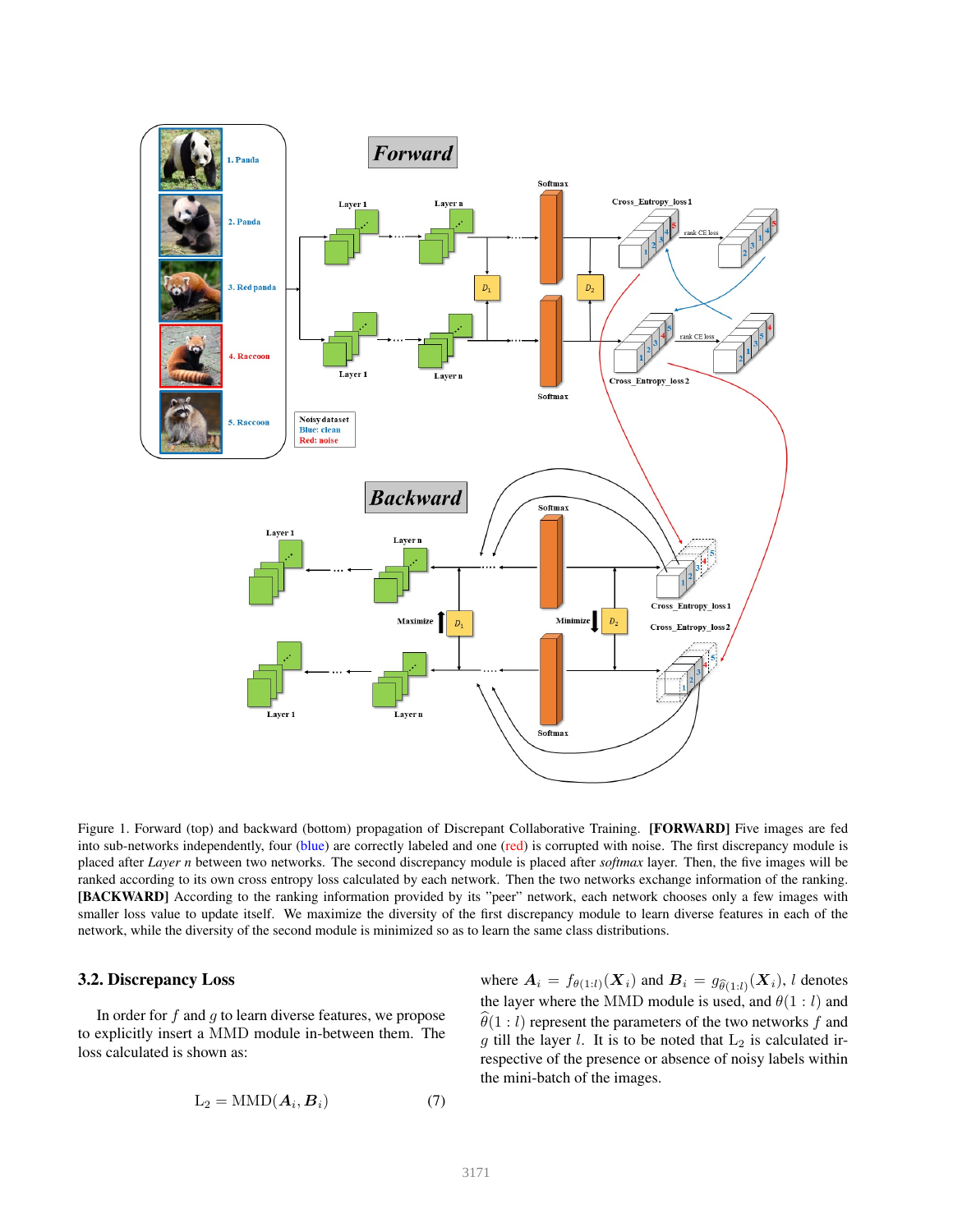#### 3.3. Consistency Loss

Even though we want both  $f$  and  $g$  to learn diverse and distinct features, the final class probability distribution learnt by  $f$  and  $g$  should not be very different from each other. Thus we use another MMD module to explicitly reduce the discrepancy between the  $z_i^f$  and  $z_i^g$  for every  $X_i$ as shown below:

$$
L_3 = MMD(z_i^f, z_i^g). \tag{8}
$$

The final loss for DCT is given below:

$$
Loss_f = L_1^f + \lambda_3 L_3 - \lambda_2 L_2 \tag{9}
$$

$$
Loss_g = L_1^g + \lambda_3 L_3 - \lambda_2 L_2 \tag{10}
$$

 $\lambda_3$  and  $\lambda_2$  are the combination weights for the consistency and the diversity loss respectively. Eqn 9 and 10 are used to update  $f$  and  $g$  respectively using stochastic gradient optimizers. Algorithm 1 provides the pseudo code of our propose DTC algorithm.

## 4. Related Work

Co-Training : The seminal work was proposed by Blum *et al*. [4], where they successfully demonstrated the use of a Co-Tr framework to learn different insights in a standard Web page classification problem. In general, a Co-Tr algorithm attempts to learn two or more distinct and divergent feature extractors and have been successfully used across a multitude of tasks ranging from domain adaptation  $[6]$ , image classification  $[34, 16]$ , data segmentation  $[5]$ to tag-based image search [13] and many more. One such well-known algorithm is Learning to Teach [18]. Similar to Co-Tr, LT co-evolves a teacher and a student network(s) to learn discriminative features thanks to an inherent feedback sharing mechanism between the two of them. Similarly, model distillation algorithms [45, 29, 18] use an additional *mimicry* loss to align the final class-specific posterior distributions of every student network. Chen *et al*. [6] learns an Auto-encoder to benefit from using unlabeled data in the Co-Tr learning framework.

Discrepancy Measurement. Comparing and matching probability distributions between two different domains forms the fundamental building block for the design and development of several algorithms in the field of machine learning and computer vision [21, 14, 36]. Several divergences such as Kullback-Leibler (KL, [24]), Jensen-Shannon [31], *etc*. have been successfully integrated in learning similar/dissimilar distributions across various domains. However, these diversity learning algorithms do not take into account the geometry of the distributions, thereby

failing to either disentangle or join the distributions [11]. Fortunately, several algorithms such as Maximum Mean Discrepancy (MMD) [17], Sinkhorn Divergence [11], Optimal Transport (OT) [3] *etc*. have been developed and successfully utilized to address the aforementioned drawback. MMD has been widely adopted as a discrepancy metric module across domain adaptation ([2]), unsupervised learning [43], generative models [9] and many more.

Learning from noisy datasets Learning from a clean dataset is not considered as a difficult task any longer [10, 37, 39]. Recently, there has observed a growing surge in the interest of studying the robustness of any machine learning algorithm against noisy labels. In this regard, Mentor-Net [19] trains an additional StudentNet network to select clean labels which is in-turn used to further guide the main training process. If a clean and unbiased validation set is not available, MentorNet will discover new data-driven sampleweight schemes from data which can be updated according to feedback from StudentNe. Ren *et al*. [35] follow a meta-learning paradigm and use a clean validation set to reweight the training samples. Importance weights for training samples which result in the decrease of the loss in a clean validation set are increased, while the weights of those that result in the increase of the loss are decreased during the training process. One of the major drawbacks of  $[35]$  is the calculation of the clean validation set based importance weights after every gradient update of the network, which increases the time complexity of the overall algorithm. On the other hand, Decoupling [30] trains two different subnetworks with the examples that are confusing to both of them during the course of training<sup>2</sup>. Similarly, Co-Tr  $[16]$ trains two different networks with one selecting the clean examples, *i.e*. the examples with lower classification loss, for the other in an intertwined fashion. However, without any explicit discrepancy module between the networks that enforce the features learnt to be distinct and different, the solution learnt by the two aforementioned algorithm is not optimal.

#### 5. Empirical Evaluations

Dataset. We verify the effectiveness of our approach on five benchmark datasets: MNIST [26], CIFAR10 [23], CIFAR100 [23], CUB200-2011 [41] and CARS196 [22]. More details are listed in table 2.

Noise Type. We test our design on noisy-supervised image classification task. Since all datasets are clean, following [16, 33], we corrupt these datasets manually by the noise transition matrix  $\boldsymbol{Q} \in \mathbb{R}^{K \times K}$ , where  $\boldsymbol{Q}_{ij} = Pr(\tilde{\boldsymbol{y}})$  $j|\mathbf{y} = i$  gives the probability that noisy  $\tilde{y}$  is flipped from clean  $y$ . In this paper, we test our methods on two differ-

<sup>&</sup>lt;sup>2</sup>Both the networks produce different predictions with high confidence.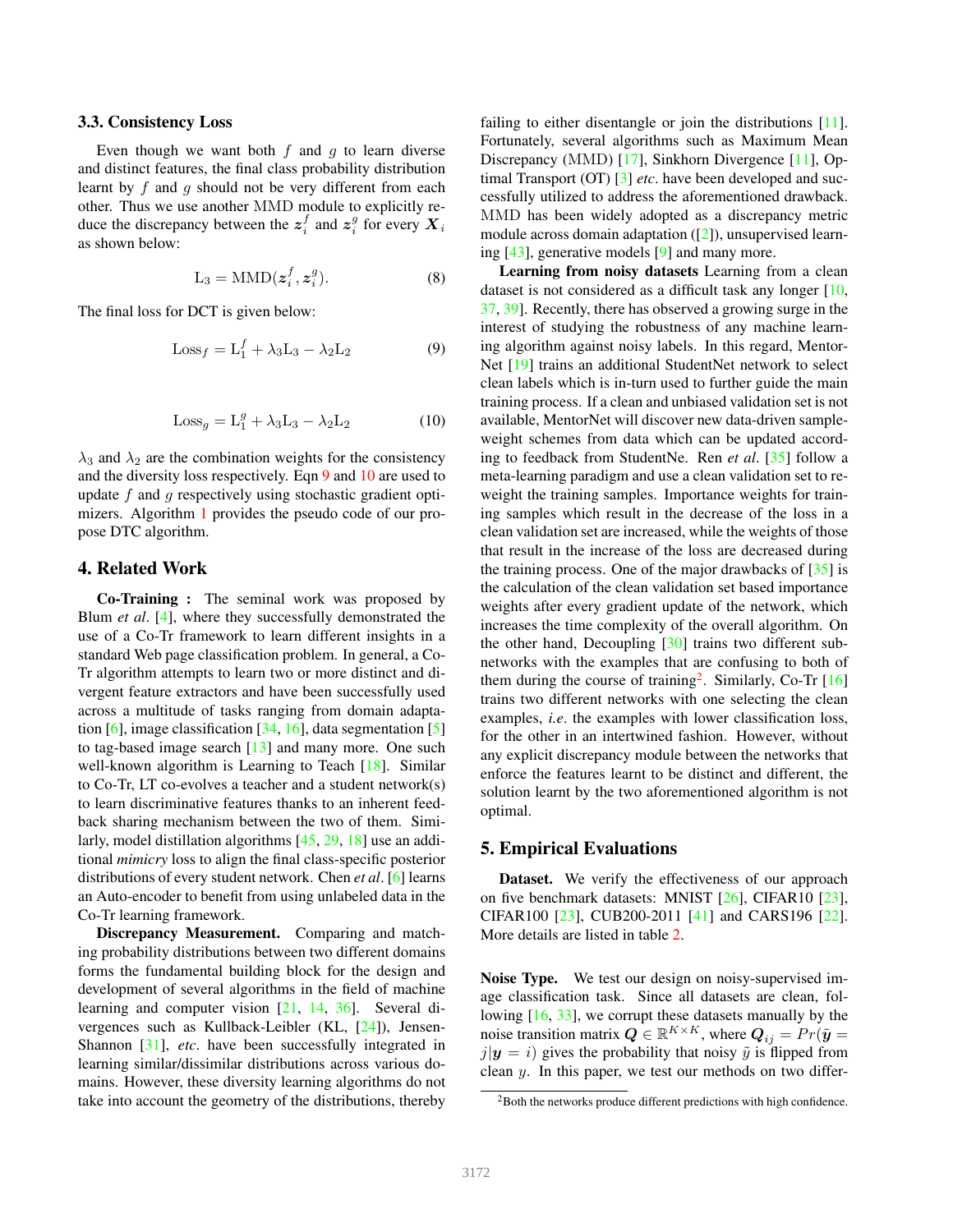**Data:**  $\theta$  and  $\hat{\theta}$  (parameters of network f and g), learning rate  $\eta$ , epoch number T, l the layer number for the Diversity module.

Algorithm DCT

|                | for $t = 1, \ldots, T$ do                                                                                                                                                                                                                                                      |  |  |  |  |  |
|----------------|--------------------------------------------------------------------------------------------------------------------------------------------------------------------------------------------------------------------------------------------------------------------------------|--|--|--|--|--|
| $\overline{2}$ | <b>Shuffle</b> training set $\mathcal{D}$ ;                                                                                                                                                                                                                                    |  |  |  |  |  |
| $\mathbf{3}$   | <b>Fetch</b> mini-batch $\overline{\mathcal{D}}$ from $\mathcal{D}$ ;                                                                                                                                                                                                          |  |  |  |  |  |
| $\overline{4}$ | <b>Obtain</b> $\mathcal{D}_f = \arg \min_{\mathcal{D}} l(f, \mathcal{D});$<br>sample $R(T)$ instances with small cross entropy loss                                                                                                                                            |  |  |  |  |  |
| 5              | <b>Obtain</b> $\mathcal{D}_q = \arg \min_{\mathcal{D}} l(g, \mathcal{\bar{D}});$<br>sample R(T) instances with small cross entropy loss                                                                                                                                        |  |  |  |  |  |
| -6             | $\text{Update } \theta = \theta - \eta \left[ \nabla l(\theta, \mathcal{D}_g) - \lambda_2 \nabla \text{MMD}(f_{\theta(1:l)}(\bar{D}), g_{\hat{\theta}(1:l)}(\bar{D})) + \lambda_3 \nabla \text{MMD}(f_{\theta}(\bar{D}), g_{\hat{\theta}}(\bar{D})) \right];$                  |  |  |  |  |  |
|                | <b>Update</b> $\hat{\theta} = \hat{\theta} - \eta \left[ \nabla l(\hat{\theta}, \mathcal{D}_f) - \lambda_2 \nabla \text{MMD}(f_{\theta(1:l)}(\bar{D}), g_{\hat{\theta}(1:l)}(\bar{D})) + \lambda_3 \nabla \text{MMD}(f_{\theta}(\bar{D}), g_{\hat{\theta}}(\bar{D})) \right];$ |  |  |  |  |  |
|                | end                                                                                                                                                                                                                                                                            |  |  |  |  |  |
|                | <b>Algorithm 1:</b> Discrepant Collaborative Training. Details of how to update $R(T)$ is referred to [16].                                                                                                                                                                    |  |  |  |  |  |

Table 1. Structure of Network trained by MNIST, CIFAR10 and CIFAR100. The slope of all all LReLU functions in the network are set to 0.01. K denotes the number of training classes for the dataset used.

| #Layer | <b>Input Image</b>              |  |  |  |
|--------|---------------------------------|--|--|--|
|        | $3 \times 3$ conv, 128 LReLU    |  |  |  |
| 2      | $3 \times 3$ conv, 128 LReLU    |  |  |  |
| 3      | $3 \times 3$ conv, 128 LReLU    |  |  |  |
|        | $2 \times 2$ max-pool, stride 2 |  |  |  |
|        | dropout, $p = 0.25$             |  |  |  |
| 4      | $3 \times 3$ conv, 256 LReLU    |  |  |  |
| 5      | $3 \times 3$ conv, 256 LReLU    |  |  |  |
| 6      | $3 \times 3$ conv, 256 LReLU    |  |  |  |
|        | $2 \times 2$ max-pool, stride 2 |  |  |  |
|        | dropout, $p = 0.25$             |  |  |  |
| 7      | $3 \times 3$ conv, 512 LReLU    |  |  |  |
| 8      | $3 \times 3$ conv, 256 LReLU    |  |  |  |
| 9      | $3 \times 3$ conv, 128 LReLU    |  |  |  |
|        | avg-pool                        |  |  |  |
| 10     | fc-layer $128 \rightarrow K$    |  |  |  |
|        | softmax                         |  |  |  |

ent noise transitions matrix: (1)Symmetry flipping; (2) Pair flipping. Noise transition matrices are shown in figure  $2(a)$ and  $2(b)$ . For easy understanding, we take noise rate  $\epsilon = 45$ for pair flip and  $\epsilon = 20, 50$  for symmetry flip.

In our experiments, we test three different noise conditions: (1) 45 pair flip noise; (2) 50 symmetry flip noise; (3) 20 symmetry flip noise. Since this paper mainly focuses on the value of noisy data and robustness of our proposed DCT, we choose high noise rate values *i.e*. 45 and 50. It is to be noted that, for pair flip noise,  $\epsilon$  should be lower than 50, otherwise the neural network will need additional information to learn discriminative features. In order to verify the robustness of our DCT method under lower noise condition, we also test on 20 symmetry flip noise.



Figure 2. Noise transition matrices [16]. We have shown for 5 classes as an example.

Network and optimizer. For experiments on MNIST, CI-FAR10 and CIFAR100, we use the CNN architecture as shown in Table 1. We follow the settings of "Temporal Ensembling" ([25]) and "Virtual Adversarial Training" ([32]) which is the well-acknowledged standard test bed for weakly-supervised learning. Here, we use Adam [20] optimizer with momentum and initial learning rate set to 0.9 and 0.001 respectively. The batch size is fixed to 128 and we run DCT for 600 epochs. We choose [16] as our baseline and we follow their detailed settings. For experiments on CUB200- 2011 and CARS196, we use Inception-V1  $[40]$  architecture pretrained on Imagenet [8]. Here, we use RMSProp and Adam optimizer for CUB200-2011 and CARS196 dataset respectively.The initial learning rate for both the optimizers is set to 0.0001. The batch size is fixed to 32 and we report the results after 50 epochs of training.

Note: We report the optimal value of the hyper-parameters  $\lambda_2$ ,  $\lambda_3$  and  $\sigma$  used in DCT for all the datasets in the supplementary material.

Baselines. For MNIST, CIFAR10 and CIFAR100, we compare our results with the baseline methods: (i) Fcorrection [33], which corrects the prediction by using a noise transition matrix; (ii) Decoupling [30],which updates the parameters only using the samples where the two networks are not confident in their predictions; (iii) Mentor-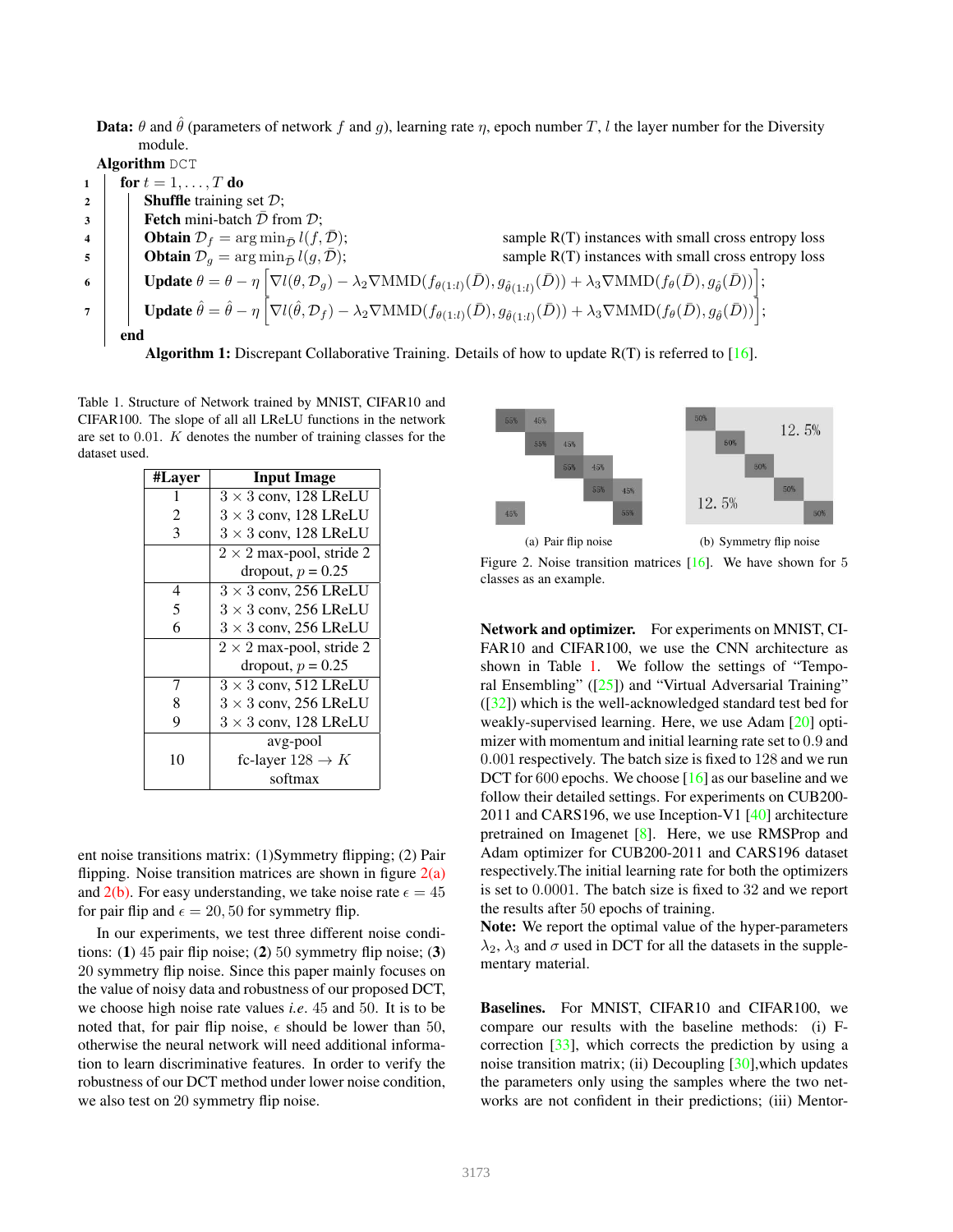Table 2. Dataset Information<br>images | # of test images dataset  $\#$  of train images  $#$  of test images  $#$  of class image size MNIST  $\begin{array}{|c|c|c|c|c|c|c|c|} \hline 60,000 & 10,000 & 10 & 28 \times 28 \ \hline \end{array}$ CIFAR10 | 50,000 | 10,000 | 10 |  $32 \times 32$ CIFAR100 50,000 10,000 100 32 × 32 CUB200-2011 5,864 5,924 200 227  $\times$  227 CARS196 8,054 8,131 196 227  $\times$  227

Table 3. Comparison of our proposed DCT against several baseline algorithms. We report the average accuracy (%) after 5 runs for DCT.

| noise             | <b>Dataset</b>       | <b>F-correction</b> [33] | Decoupling [30] | MentorNet [19] | $Co$ -Teaching $[16]$ | <b>DCT</b> |
|-------------------|----------------------|--------------------------|-----------------|----------------|-----------------------|------------|
| pairflip-45%      | <b>MNIST</b>         | 0.24                     | 58.03           | 80.88          | 87.63                 | 88.54      |
| symmetric- $50\%$ | <b>MNIST</b>         | 79.61                    | 81.15           | 90.05          | 91.32                 | 94.21      |
| symmetric-20%     | <b>MNIST</b>         | 98.82                    | 95.70           | 96.70          | 97.25                 | 98.54      |
| pairflip-45%      | CIFAR10              | 6.61                     | 48.80           | 58.14          | 72.62                 | 72.91      |
| symmetric- $50\%$ | CIFAR <sub>10</sub>  | 59.83                    | 51.49           | 71.10          | 74.02                 | 78.50      |
| symmetric-20%     | CIFAR <sub>10</sub>  | 84.55                    | 80.44           | 80.76          | 82.32                 | 85.41      |
| pairflip-45%      | CIFAR <sub>100</sub> | 1.60                     | 26.05           | 31.60          | 34.811                | 35.33      |
| symmetric- $50\%$ | CIFAR100             | 41.04                    | 25.80           | 39.00          | 41.37                 | 42.11      |
| symmetric-20%     | CIFAR100             | 61.87                    | 44.52           | 52.13          | 54.23                 | 56.11      |

Net [19], where an extra teacher network is pre-trained and used to filter out the noisy instances for its student network to learn robustly under noisy labels. (iv) Co-Teaching  $([16])$ , which trains two identical sub-networks with one selecting the possible clean labels for the other. Results of the above baselines are reported from [16]. Furthermore, in order to verify the robustness of the performance of DCT method on the fine-grained image recognition datasets such as CUB200-2011 and CARS196; we consider two baselines model trained with the (a) conventional cross-entropy loss and (b) Co-Teaching algorithms.

### 5.1. Analysis on MNIST, CIFAR10 and CIFAR100

MNIST. As observed in Table 3, all the baseline methods obtain competitive results against each other for a low value of noise rate (*i.e*. symmetry 20%). Our DCT method obtains competitive 98.54% against the best method *i.e*. Fcorrection (which achieves 98.82%) accuracy on the test set. A drop in performance for F-correction and Decoupling baseline methods is observed when the noise rate is increased to 50%. On the other hand, MentorNet and Co-Teaching are pretty reboust in dealing with a higher noise rate. Our proposed DCT method outperforms all the baselines and obtains the state-of-the-art accuracy of 94.21%, outperforming the current best algorithm (*i.e*. Co-Teaching) by 2.89%. Further increase in the complexity of the nosie (*i.e.* pair-flip noise with  $\epsilon = 45\%$ ) F-correction and Decoupling fail to classify images. Again, one can evidently observe that DCT outperforms all the baselines by a significant margin. More specifically, we outperform MentorNet by 7.66% in terms of accuracy on the test-set.

CIFAR10. From Table 3, it is observed that all the baseline methods obatin similar results in terms of accuracy on the test set for symmetry flip noise with  $\epsilon = 20\%$ . Unlike MNIST dataset, DCT outperforms all the baselines including F-correction by 0.86% for CIFAR10 dataset. On further increasing the complexity of the noise properties, it is easily observed that DCT is the best performing method against all the baselines, thereby validating the design choices of using two different MMD modules to learn distinct and discriminative features.

CIFAR100. It is observed from Table 3 that for symmetric noise with  $\epsilon = 20\%$ , DCT outperforms all the competitive baseline algorithms except F-correction. It is evident that F-correction is a reliable approach to learn from noisy labels for a lower value of noise rate. However, one can definitely observe that F-correction lacks robustness when the noise rate is increased. On the other hand, it is evident that DCT is more robust against the increase in noise percentages in comparison to the baseline methods; thereby reinforcing the choice of our algorithmic design.

## 5.2. Analysis on CUB200-2011 and CARS196

Figure  $3(a)$  and  $3(b)$  shows some exemplar images from CUB200-2011 and CARS196 dataset respectively.

CUB200-2011 The results are reported in Table 4. The baseline model trained with the conventional cross-entropy classification loss achieves a test accuracy of 63.78% for the symmetric noise with  $\epsilon = 20\%$ . An increase of 8.56%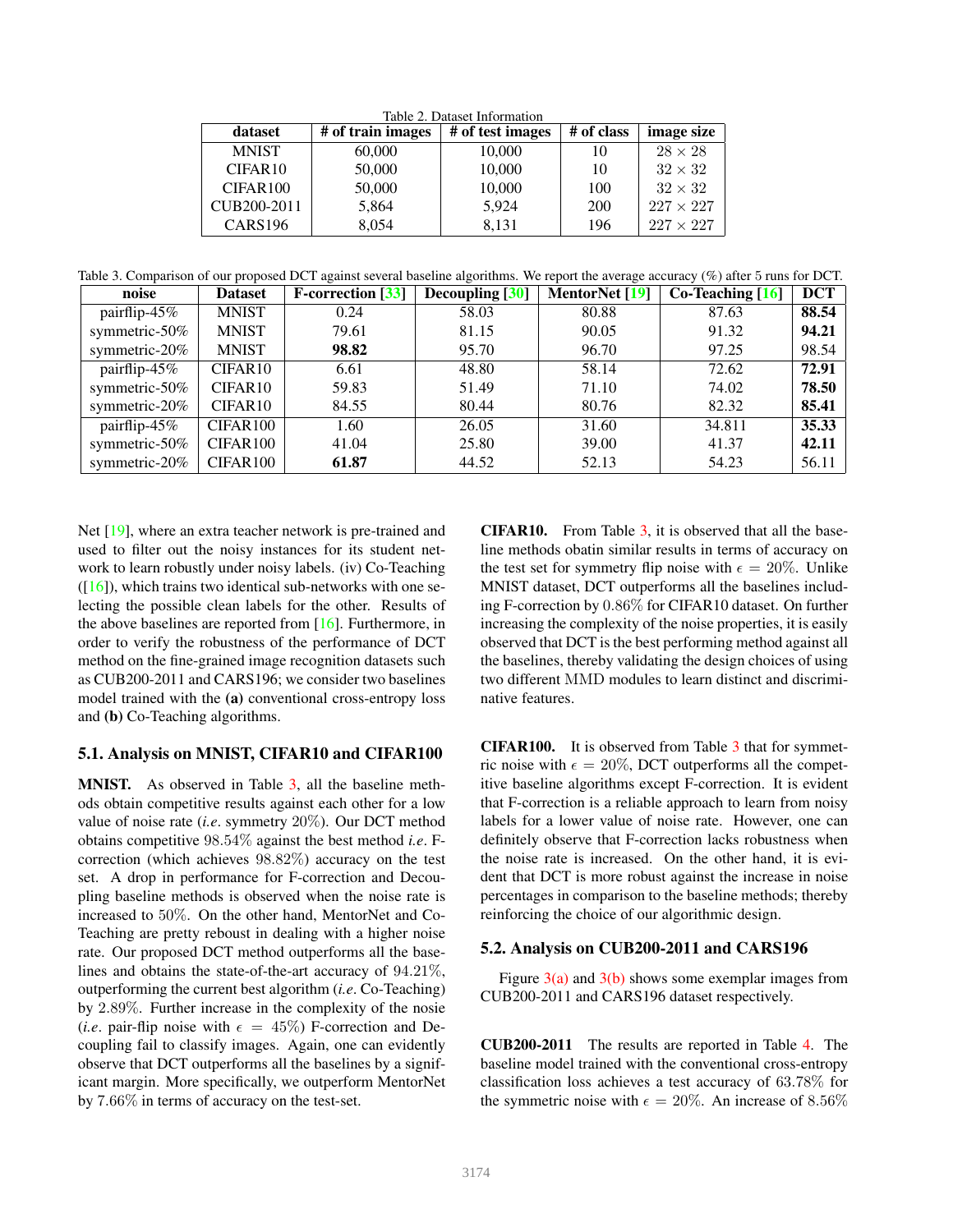Table 4. Comparison of our proposed DCT against several baseline algorithms for large fine-grained image recognition datasets in terms of accuracy on the test set  $(\%)$ .

| noise             | <b>Dataset</b>           | <b>Cross Entropy</b> | Co-Teaching | <b>DCT</b> (ours) |
|-------------------|--------------------------|----------------------|-------------|-------------------|
| symmetric- $50\%$ | CUB <sub>200</sub> -2011 | 40.80                | 54.64       | 57.24             |
| symmetric- $20\%$ | CUB <sub>200</sub> -2011 | 63.78                | 72.34       | 74.57             |
| symmetric- $50\%$ | CARS <sub>196</sub>      | 38.86                | 66.75       | 67.80             |
| symmetric- $20\%$ | <b>CARS196</b>           | 71.76                | 86.00       | 86.62             |

Table 5. Study of the importance of using noisy samples. The average accuracy (%) is reported after 5 different runs of DCT.

| noise         | <b>Dataset</b> | <b>Co-Teaching</b> | <b>DCT-clean</b> | <b>DCT</b> |
|---------------|----------------|--------------------|------------------|------------|
| symmetric-50% | <b>MNIST</b>   | 91.32              | 92.92            | 94.21      |
| symmetric-20% | <b>MNIST</b>   | 97.25              | 98.14            | 98.54      |
| symmetric-50% | CIFAR10        | 74.02              | 76.81            | 78.50      |
| symmetric-20% | CIFAR10        | 82.32              | 84.47            | 85.41      |
| symmetric-50% | CIFAR100       | 41.37              | 41.55            | 42.11      |
| symmetric-20% | CIFAR100       | 54.23              | 55.54            | 56.11      |

is observed over the cross-entropy baseline for the Co-Teaching algorithm. Morever, DCT outperforms all the baseline methods and achieves an accuracy of 74.57% for the same noise setting. Further increase in the  $\epsilon$  to 50% evidently results in the decrease of the classification accuracy, however DCT still outperforms the rest by a significant margin. These results clearly demonstrate the effectiveness and robustness of DCT for large scale fine-grained image recognition dataset.

CARS196 As seen by the results obtained in Table 4, it is observed that our proposed DCT algorithm outperform both the Cross-Entropy baseline by a significant margin in terms of accuracy on the test set. It is however also observed that the performance gain over Co-Teaching is not substantial for CARS196 dataset in comparison to the performance gain obtained in CUBS200-2011. One plausible explanation that can be attributed to this trend is that CARS196 is a difficult dataset to train in comparison to CUBS200-2011.

According to the results shown in table 3 and 4, we verify the effectiveness and robustness of our DCT method, irrespective of the properties of the noise present in the datasets.

Note: One of the key aspects of the fine-grained image recognition datasets is that the inter-class variance is low and intra-class variance is high, and therefore are more vulnerable to noise. From the results obtained in Table 4, it is noted that the performance of Cross-Entropy baseline is substantially inferior against Co-Teaching and DCT. This observation clearly demands the need of two (or more) feature extractors in order to learn discriminative features in presence of noise with the fine-grained dataset.

#### 6. Ablation Study

In this section, we perform extensive ablation study regarding the various design choices that have been considered for DCT.

#### 6.1. Importance of the selection strategy

As mentioned in  $\S$  3.2,  $L_2$  in Eqn. 7 is not influenced by the selection strategy mentioned in  $\S$  3.1 as the entire mini-batch of is used to calculate  $L_2$ . In order to obtain more insights into the importance of the Diversity discrepancy module in the overall learning framework of DCT, we employ the selection strategy based on the ranking of the cross entropy loss to choose the samples for maximizing the divergence between the networks. In other words, we prune the noisy samples for the networks and attempt to increase the difference between the two networks  $3$ . We refer to this setting as *DCT-clean*. Similar to Eqn. (7), this operation is shown as follows:

$$
L_2 = \text{MMD}(\hat{A}_i, \hat{B}_i)
$$
  
s.t.  $\hat{A}_i = f_{\theta(1:l)}(\mathbf{X}_i) \quad \forall \mathbf{X}_i \in \mathcal{D}_f$  (11)  
 $\hat{B}_i = g_{\hat{\theta}(1:l)}(\mathbf{X}_i) \quad \forall \mathbf{X}_i \in \mathcal{D}_g$ 

The results are shown in Table 5. As observed, one can obtain better performance without such pruning of noisy labels, thereby successfully demonstrating the need of noisy labels to learn diverse features. One plausible explanation for this observation is that noisy labels perturb the overall decision boundary learnt by the two networks, thereby leading to optimal solution.

<sup>&</sup>lt;sup>3</sup>It is to be noted that the clean labels of one network is chosen by the other network and vice-versa.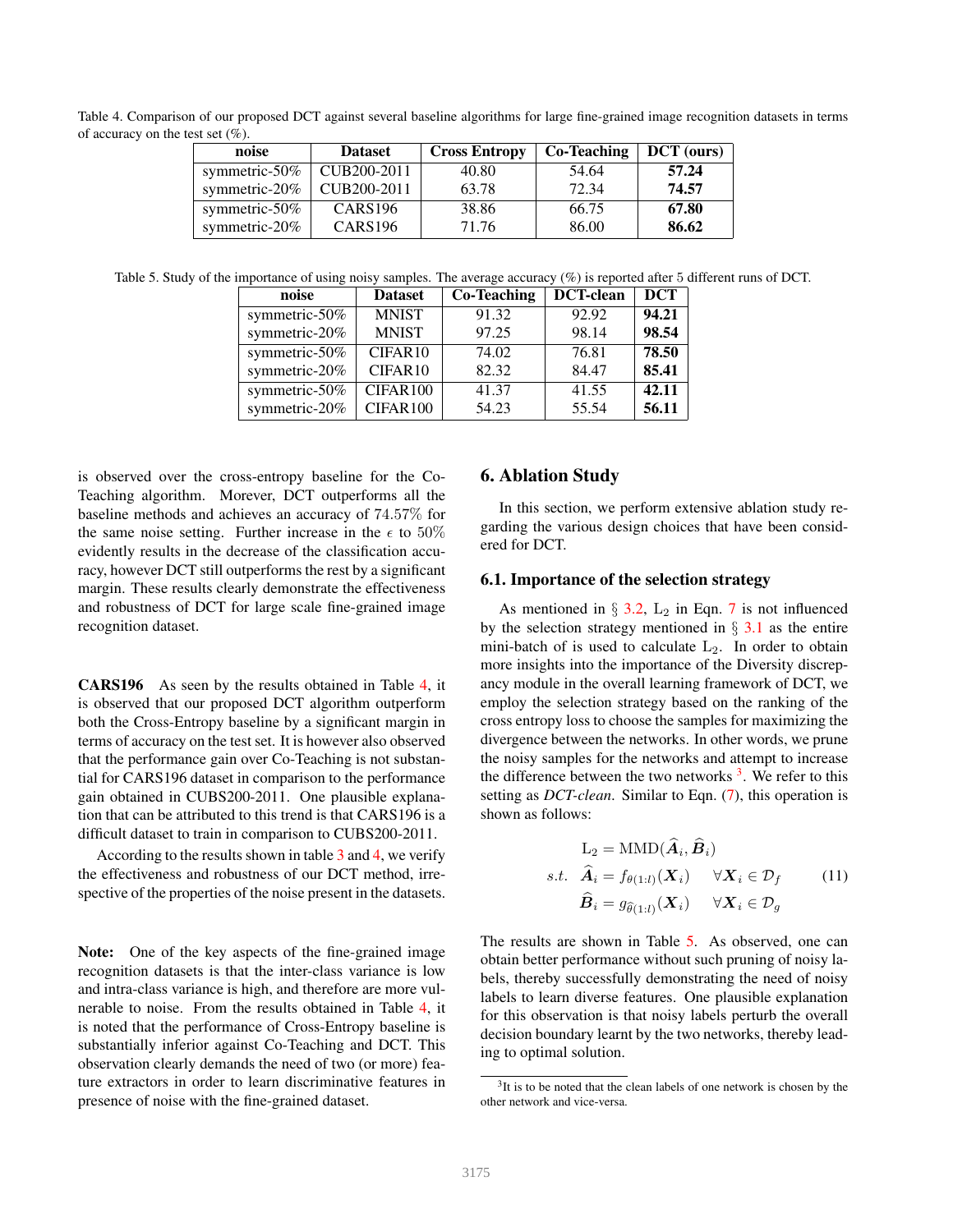



(a) CUBS200-2011 (b) CARS196 Figure 3. Exemplar images from the fine-grained image recognition datasets.

Table 6. Study of the importance of the two discrepancy modules used in DCT.  $w$  denote either of the feature extraction networks *i.e.*, f and g. (please refer to  $\S 6.2$  for more details.) The average accuracy (%) is reported after 5 different runs of DCT.

| noise         | <b>Dataset</b> | $\text{Loss}_{w}^{D}$ | $\text{Loss}_{w}^C$ | <b>DCT</b> |
|---------------|----------------|-----------------------|---------------------|------------|
| symmetric-50% | <b>MNIST</b>   | 93.14                 | 91.35               | 94.21      |
| symmetric-20% | <b>MNIST</b>   | 97.89                 | 97.04               | 98.54      |
| symmetric-50% | CIFAR10        | 77.11                 | 74.35               | 78.50      |
| symmetric-20% | CIFAR10        | 84.08                 | 82.42               | 85.41      |
| symmetric-50% | CIFAR100       | 41.89                 | 41.29               | 42.11      |
| symmetric-20% | CIFAR100       | 55.48                 | 54.13               | 56.11      |

#### 6.2. Importance of the Discrepancy Modules

In this section, we evaluate the importance of the two discrepancy modules, namely Diversity loss (*i.e*., Eqn. (7)) and Consistency loss (*i.e*., Eqn. (8)) in the DCT learning framework. We train the networks with the following loss functions

$$
Loss_w^D = L_1^w + L_3 \quad \forall \ w = f, g \tag{12}
$$

$$
Loss_w^C = \mathcal{L}_1^w - \mathcal{L}_2 \quad \forall \ w = f, g \tag{13}
$$

for the former and the later case respectively. The results are shown in Table 6. It is clearly observed that without use of diversity loss, the performance of DCT drops significantly. Surprisingly, with the removal of the consistency loss, no such drastic drop in the performance is observed. This clearly indicates the need of the Diversity loss module in DCT to learn distinct and discriminative features.

## 6.3. Importance of the Position of the Diversity Module

In this section, we study the effect of the position  $l$  in calculating the Diversity loss (please refer to Eqn. 7). In the original DCT algorithm, we have added the discrepancy module after the  $5<sup>th</sup>$  layer of the CNN. As an additional

Table 7. Study of position  $l$  for the Diversity loss module in the DCT framework. (please refer to  $\S$  6.3 for more details.) The average accuracy (%) is reported after 5 different runs of DCT.

| noise         | <b>Dataset</b> | DCT(7 <sup>th</sup> ) | $DCT(5^{th})$ |
|---------------|----------------|-----------------------|---------------|
| symmetric-50% | <b>MNIST</b>   | 93.27                 | 94.21         |
| symmetric-20% | <b>MNIST</b>   | 97.49                 | 98.54         |
| symmetric-50% | CIFAR10        | 77.69                 | 78.50         |
| symmetric-20% | CIFAR10        | 84.67                 | 85.41         |
| symmetric-50% | CIFAR100       | 41.90                 | 42.11         |
| symmetric-20% | CIFAR100       | 55.72                 | 56.11         |

experiment, we also study the effect of fixing the discrepancy module after the  $7<sup>th</sup>$  layer. The results are shown in Table 7. As observed, fixing the discrepancy module after the  $5^{th}$  layer leads to better results in comparison to the  $7^{th}$ , although the difference in performance is not significant.

#### 7. Conclusion

In this paper, we present a novel yet effective method (*i.e*. Co-Tr with Discrepancy) for training deep neural networks in the presence of noise. Specifically, we equip the Co-Tr framework with two different discrepancy modules, (a) Diversity and (b) Consistency. The former is aimed at enforcing discrepancy between the two feature extraction networks in the Co-Tr learning module, thereby learning distinct features; while the latter enforces the networks to learn similar class probability distributions. Our empirical evaluation across several datasets for different complex noise conditions clearly demonstrates the need of using such discrepancy modules in CTD. As an extension, the performance of different discrepancy modules other than MMD can be studied. Furthermore, noisy multi-label classification tasks is an area where similar approaches may prove successful.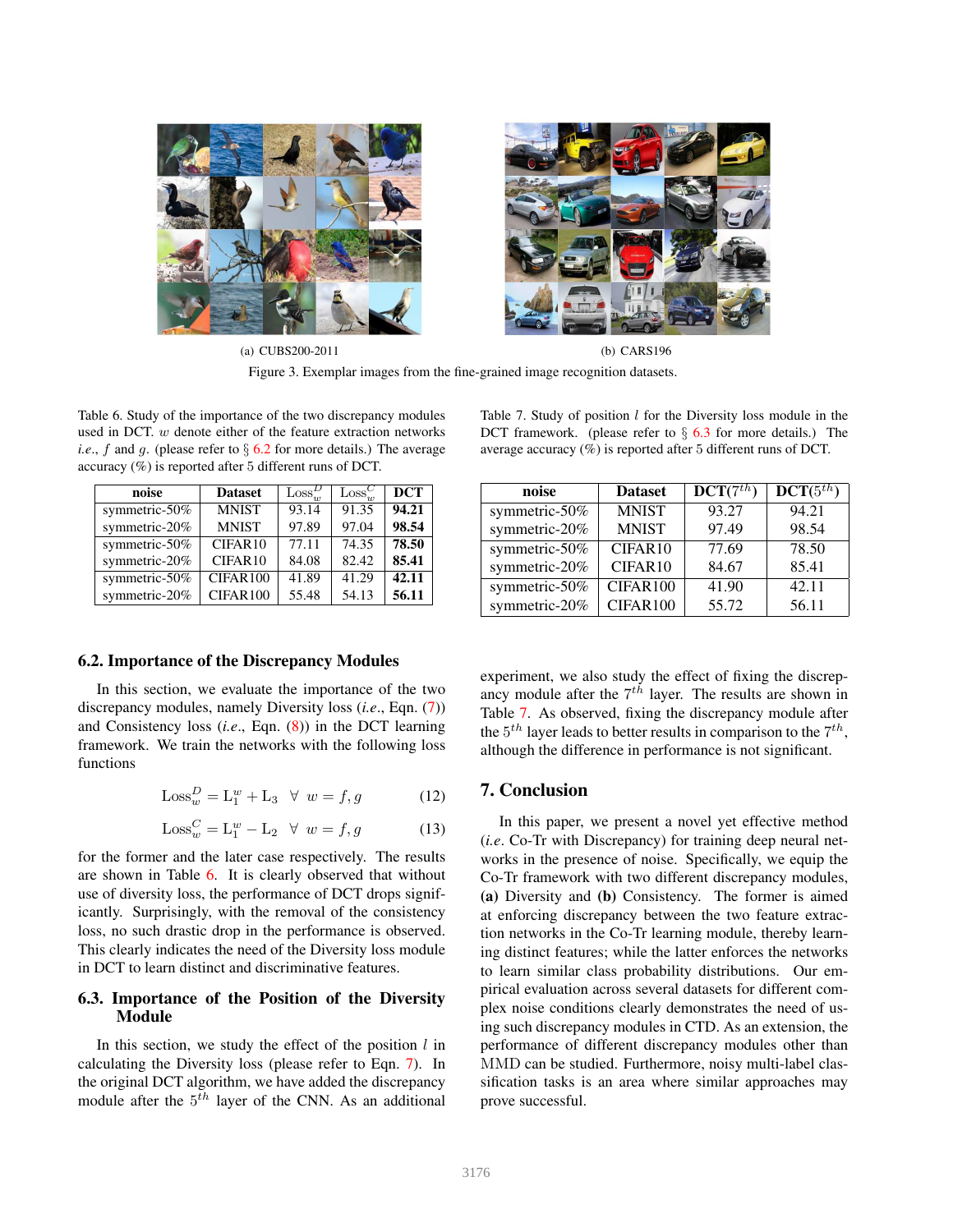## References

- [1] M. A. Alvarez, L. Rosasco, N. D. Lawrence, et al. Kernels for Vector-valued Functions: A Review. *Foundations and Trends* <sup>R</sup> *in Machine Learning*, 4(3):195–266, 2012. 2
- [2] M. Baktashmotlagh, M. Harandi, and M. Salzmann. Distribution-Matching Embedding for Visual Domain Adaptation. *The Journal of Machine Learning Research*, 17(1):3760–3789, 2016. 2, 4
- [3] R. Bhatia, T. Jain, and Y. Lim. On the Bures–Wasserstein Distance Between Positive Definite Matrices. *Expositiones Mathematicae*, 37(2):165–191, 2019. 4
- [4] A. Blum and T. Mitchell. Combining Labeled and Unlabeled Data with Co-Training. In *Proceedings of the eleventh annual conference on Computational learning theory*, pages 92–100. Citeseer, 1998. 4
- [5] Y. Chai, V. Lempitsky, and A. Zisserman. Bicos: A Bi-level Co-Segmentation Method for Image Classification. In *2011 International Conference on Computer Vision*, pages 2579– 2586. IEEE, 2011. 4
- [6] S. Chen, G. Bortsova, A. G.-U. Juarez, G. van Tulder, and M. de Bruijne. Multi-Task Attention-Based Semi-Supervised Learning for Medical Image Segmentation. *arXiv preprint arXiv:1907.12303*, 2019. 4
- [7] P. Craven and G. Wahba. Smoothing Noisy Data with Spline Functions. *Numerische mathematik*, 31(4):377–403, 1978. 1
- [8] J. Deng, W. Dong, R. Socher, L.-J. Li, K. Li, and L. Fei-Fei. Imagenet: A Large-scale Hierarchical Image Database. In *2009 IEEE conference on computer vision and pattern recognition*, pages 248–255. Ieee, 2009. 5
- [9] G. K. Dziugaite, D. M. Roy, and Z. Ghahramani. Training Generative Neural Networks via Maximum Mean Discrepancy Optimization. *arXiv preprint arXiv:1505.03906*, 2015. 4
- [10] P. Fang, J. Zhou, S. K. Roy, L. Petersson, and M. Harandi. Bilinear attention networks for person retrieval. In *Proceedings of the IEEE International Conference on Computer Vision*, pages 8030–8039, 2019. 4
- [11] J. Feydy, T. Séjourné, F.-X. Vialard, S.-I. Amari, A. Trouvé, and G. Peyré. Interpolating between Optimal Transport and MMD using Sinkhorn Divergences. *arXiv preprint arXiv:1810.08278*, 2018. 4
- [12] J. Goldberger and E. Ben-Reuven. Training Deep Neural-Networks using a Noise Adaptation Layer. 2016. 1
- [13] Y. Gong, Q. Ke, M. Isard, and S. Lazebnik. A Multi-view Embedding Space for Modeling Internet Images, Tags, and Their Semantics. *International journal of computer vision*, 106(2):210–233, 2014. 4
- [14] I. Goodfellow, J. Pouget-Abadie, M. Mirza, B. Xu, D. Warde-Farley, S. Ozair, A. Courville, and Y. Bengio. Generative Adversarial Nets. In *Advances in neural information processing systems*, pages 2672–2680, 2014. 4
- [15] A. Gretton, K. M. Borgwardt, M. J. Rasch, B. Schölkopf, and A. Smola. A Kernel Two-sample Test. *Journal of Machine Learning Research*, 13(Mar):723–773, 2012. 2
- [16] B. Han, Q. Yao, X. Yu, G. Niu, M. Xu, W. Hu, I. Tsang, and M. Sugiyama. Co-teaching: Robust Training of Deep

Neural Networks with Extremely Noisy Labels. In *Advances in neural information processing systems*, pages 8527–8537, 2018. 2, 4, 5, 6

- [17] J. Han, Y. Choi, and J. Lee. Characteristics of the Partially Reflected Terahertz Wave: Truncated Beam Propagation. *JOSA B*, 36(6):1551–1555, 2019. 2, 4
- [18] G. Hinton, O. Vinyals, and J. Dean. Distilling the Knowledge in a Neural Network. *arXiv preprint arXiv:1503.02531*, 2015. 4
- [19] L. Jiang, Z. Zhou, T. Leung, L.-J. Li, and L. Fei-Fei. Mentornet: Learning Data-Driven Curriculum for Very Deep Neural Networks on Corrupted Labels. *arXiv preprint arXiv:1712.05055*, 2017. 1, 2, 4, 6
- [20] D. P. Kingma and J. Ba. Adam: A Method for Stochastic Optimization. *arXiv preprint arXiv:1412.6980*, 2014. 5
- [21] D. P. Kingma and M. Welling. Auto-Encoding Variational Bayes. *arXiv preprint arXiv:1312.6114*, 2013. 4
- [22] J. Krause, M. Stark, J. Deng, and L. Fei-Fei. 3d Object Representations for Fine-Grained Categorization. In *4th International IEEE Workshop on 3D Representation and Recognition (3dRR-13)*, Sydney, Australia, 2013. 2, 4
- [23] A. Krizhevsky, G. Hinton, et al. Learning Multiple Layers of Features from Tiny Images. Technical report, Citeseer, 2009. 4
- [24] S. Kullback and R. A. Leibler. On Information and Sufficiency. *The annals of mathematical statistics*, 22(1):79–86, 1951. 4
- [25] S. Laine and T. Aila. Temporal Ensembling for Semi-Supervised Learning. *arXiv preprint arXiv:1610.02242*, 2016. 5
- [26] Y. LeCun. The MNIST Database of Handwritten Digits. *http://yann. lecun. com/exdb/mnist/*, 1998. 4
- [27] Y. Li, J. Yang, Y. Song, L. Cao, J. Luo, and L.-J. Li. Learning from Noisy Labels with Distillation. In *Proceedings of the IEEE International Conference on Computer Vision*, pages 1910–1918, 2017. 1
- [28] T. Liu and D. Tao. Classification with Noisy Labels by Importance Reweighting. *IEEE Transactions on pattern analysis and machine intelligence*, 38(3):447–461, 2015. 1
- [29] D. Lopez-Paz, L. Bottou, B. Schölkopf, and V. Vapnik. Unifying Distillation and Privileged Information. *arXiv preprint arXiv:1511.03643*, 2015. 4
- [30] E. Malach and S. Shalev-Shwartz. Decoupling "When to Update" from" How to Update". In *Advances in Neural Information Processing Systems*, pages 960–970, 2017. 1, 4, 5, 6
- [31] C. D. Manning, C. D. Manning, and H. Schütze. *Foundations of Statistical Natural Language Processing*. MIT press, 1999. 4
- [32] T. Miyato, A. M. Dai, and I. Goodfellow. Adversarial Training Methods for Semi-Supervised Text Classification. *arXiv preprint arXiv:1605.07725*, 2016. 5
- [33] G. Patrini, A. Rozza, A. Krishna Menon, R. Nock, and L. Qu. Making Deep Neural Networks Robust to Label Noise: A Loss Correction Approach. In *Proceedings of the IEEE Conference on Computer Vision and Pattern Recognition*, pages 1944–1952, 2017. 4, 5, 6